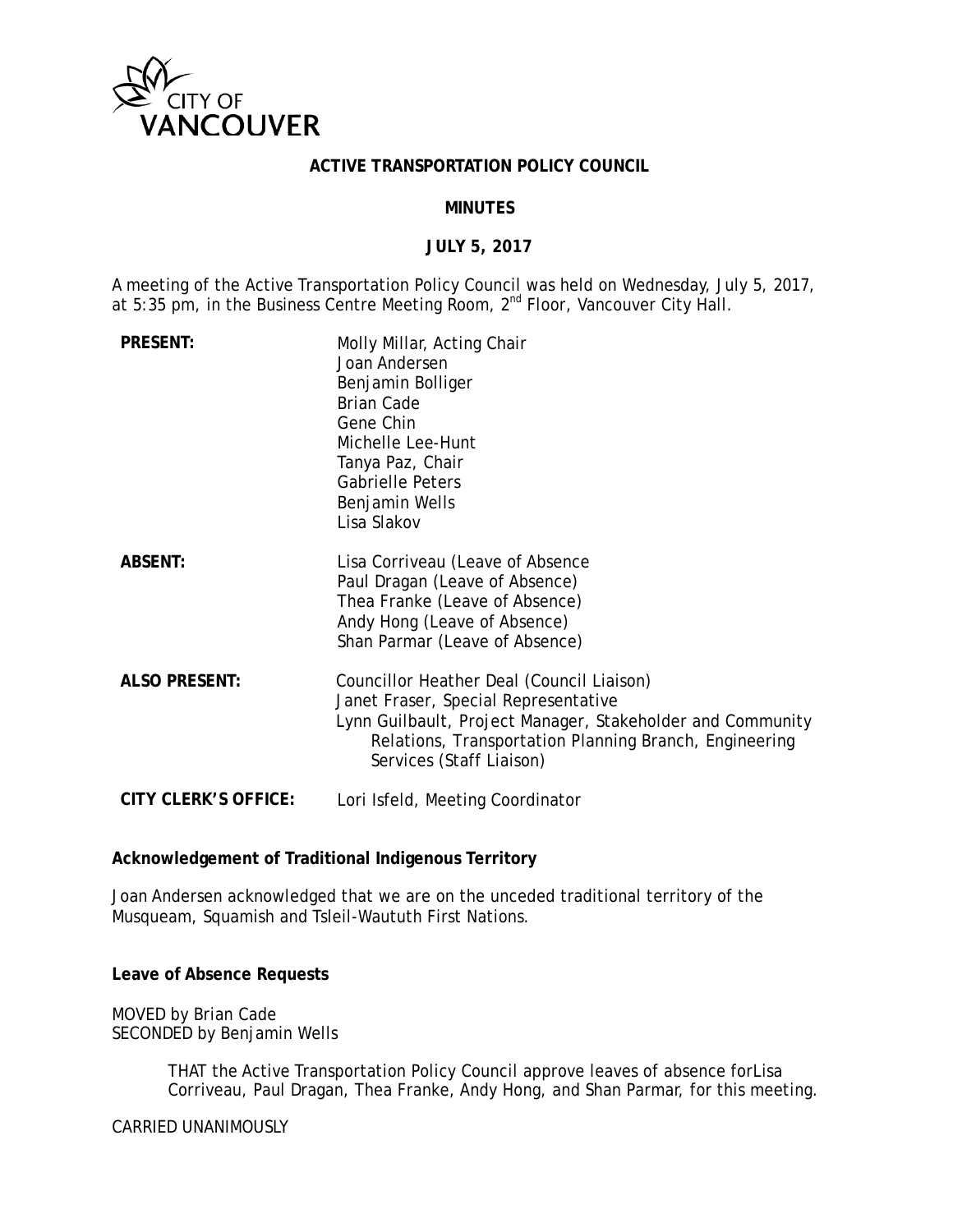## **Approval of Minutes**

MOVED by Joan Andersen SECONDED by Gene Chin

> THAT the Active Transportation Policy Council approve the minutes of the meeting held on June 7, 2017.

CARRIED UNANIMOUSLY

# **1. Chair and Subcommittee Updates**

#### *(a) Chair Update*

Tanya Paz reported on current active transportation events and projects, including the Public Spaces Project and the opening of Bute and Robson as a car-free block.

Gabrielle Peters reported on wheelchair accessibility at beaches and noted the first accessibility project, at English Bay, has recently been approved by the Park Board.

### *(b) Policy Subcommittee*

*i. Millennium Line Broadway Extension*

Lisa Slakov introduced a motion regarding the Millennium Line Broadway Extension. Following discussion, it was,

#### MOVED by Lisa Slakov SECONDED by Gabrielle Peters

#### **WHEREAS**

- 1. The City of Vancouver and Translink are currently planning for the Millennium Line Broadway Extension;
- 2. Creating the Millennium Line Broadway Extension is the top priority in the City of Vancouver's Transportation 2040 Plan;
- 3. The Transportation 2040 Plan sets out that at least 2/3 of all trips will be on foot, bike or transit by 2040; and
- 4. The Millennium Line Broadway Extension represents a rare opportunity to significantly impact multi-modal travel in Vancouver.

THEREFORE BE IT RESOLVED THAT the Active Transportation Policy Council recommends that the City of Vancouver, working with TransLink, ensure optimal multi-modal integration on the Millennium Line Broadway Extension, through efforts such as the following: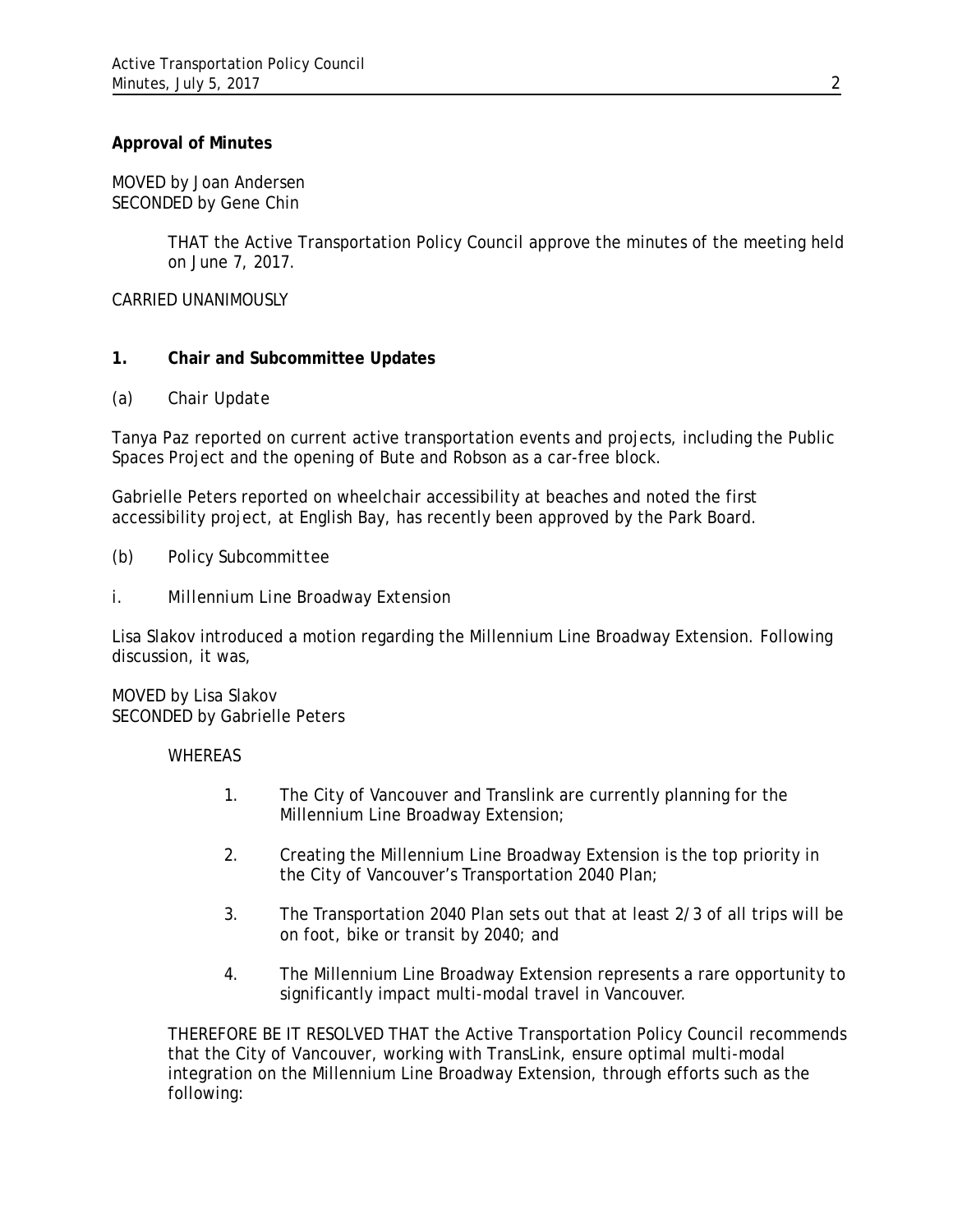- 1. Ensure safe and seamless accessibility to stations, for people walking, wheeling and bicycling;
- 2. Ensure there will be well-designed carrying capacity, based on projected population increases and Transportation 2040 mode shift, for the projected numbers of people using wheelchairs and other mobility devices that will be carried on the trains. The trains should have space that is designed to hold the mobility devices comfortably and to allow for easy access and egress;
- 3. Ensure there will be well-designed carrying capacity, based on projected population increases and Transportation 2040 mode shift, for the projected numbers of bikes that will be carried on the trains. The trains should have space that is designed to hold bikes comfortably and to allow for easy access and egress, including at rush hour times. Including train cars dedicated for people on bikes and potentially for people using mobility devices, should be explored;
- 4. Provide adequate bike parking facilities, both secured and on street, for the projected numbers of bikes that will require parking at and around the stations;
- 5. Ensure seamless transitions from trains to buses, and to shopping and services, limiting the need to cross any arterial roads at surface level, and providing access to and from bus stops that are fully protected from the elements;
- 6. Ensure adequate capacity for people on wheels to access trains, whether in a wheelchair or mobility device or on a bike, recognizing that the numbers of people using wheels for multi-modal travel is growing quickly. Look to more than one elevator that runs more quickly, allowing people with bikes to use the escalators, and looking at features such as runnels on the stairways for bike wheels. In addition, the number of elevators required to access trains and exit from trains is a problem. Look to making it all-in-one elevator trip;
- 7. Provide open and easily accessible public washrooms at train stations; access to washrooms is a fundamental human need;
- 8. Provide wayfinding in multiple languages and/or with excellent graphics, paying particular attention to ensure the wayfinding is accessible for visually impaired and blind people;
- 9. Consider every opportunity to provide additional headhouses for more convenient and increased capacity access and egress;
- 10. Ensure there is no loss of accessibility and that there is excellent accommodation for people walking, wheeling and bicycling during the construction period. Recommend introducing traffic calming measures on neighbouring bike routes;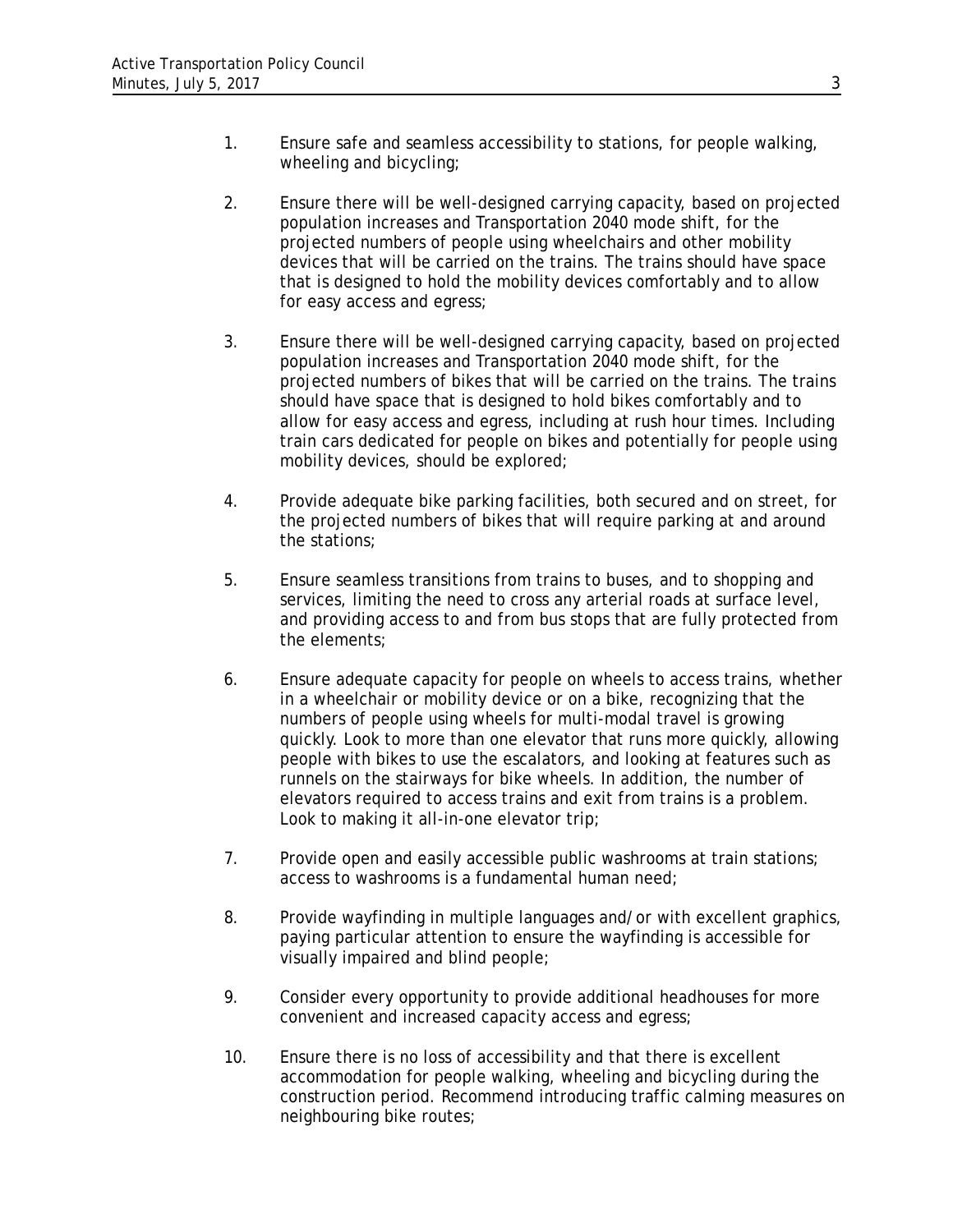- 11. Reduce motor vehicle traffic on Broadway to allow for a complete street and great public space.
- 12. Ensure that the new train stations are connected to the existing active transportation network; and
- 13. Provide electric charging and air pump stations for people using wheelchairs, motorized mobility scooters, and bicycles.

FURTHER THAT the Active Transportation Policy Council recommends that the City of Vancouver forward the recommendations as set out above, to their partners at TransLink, for their information.

# CARRIED UNANIMOUSLY

# *(c) Projects Subcommittee*

Projects Subcommittee members discussed various recent and upcoming activities.

# *2.* **Letter to TransLink – Car Capabilities**

Following discussion, Benjamin Wells volunteered to draft a letter to TransLink regarding new train car capabilities, to be approved at the next Regular meeting.

# **3. Council Liaison Update**

Councillor Deal expressed her appreciation for the Committee's work on the Next Top 10 Bike Route Project, and provided various updates. Discussion took place regarding improving conditions around motorized active transportation wheeled vehicles.

# **4. Park Board Liaison Update**

None.

# **5. Staff Liaison Update**

Lynn Guilbault, Staff Liaison, provided the following updates:

- A Public Open House for the  $10<sup>th</sup>$  Avenue Bikeway Segment between Guelph and Quebec Streets was held last week with over 300 attendees;
- Arbutus Greenway opening event is scheduled for Saturday, July 8, 2017, next to William Mackie Park, from 11:00 am to 2:00 pm;
- Update of active transportation-related summer events.